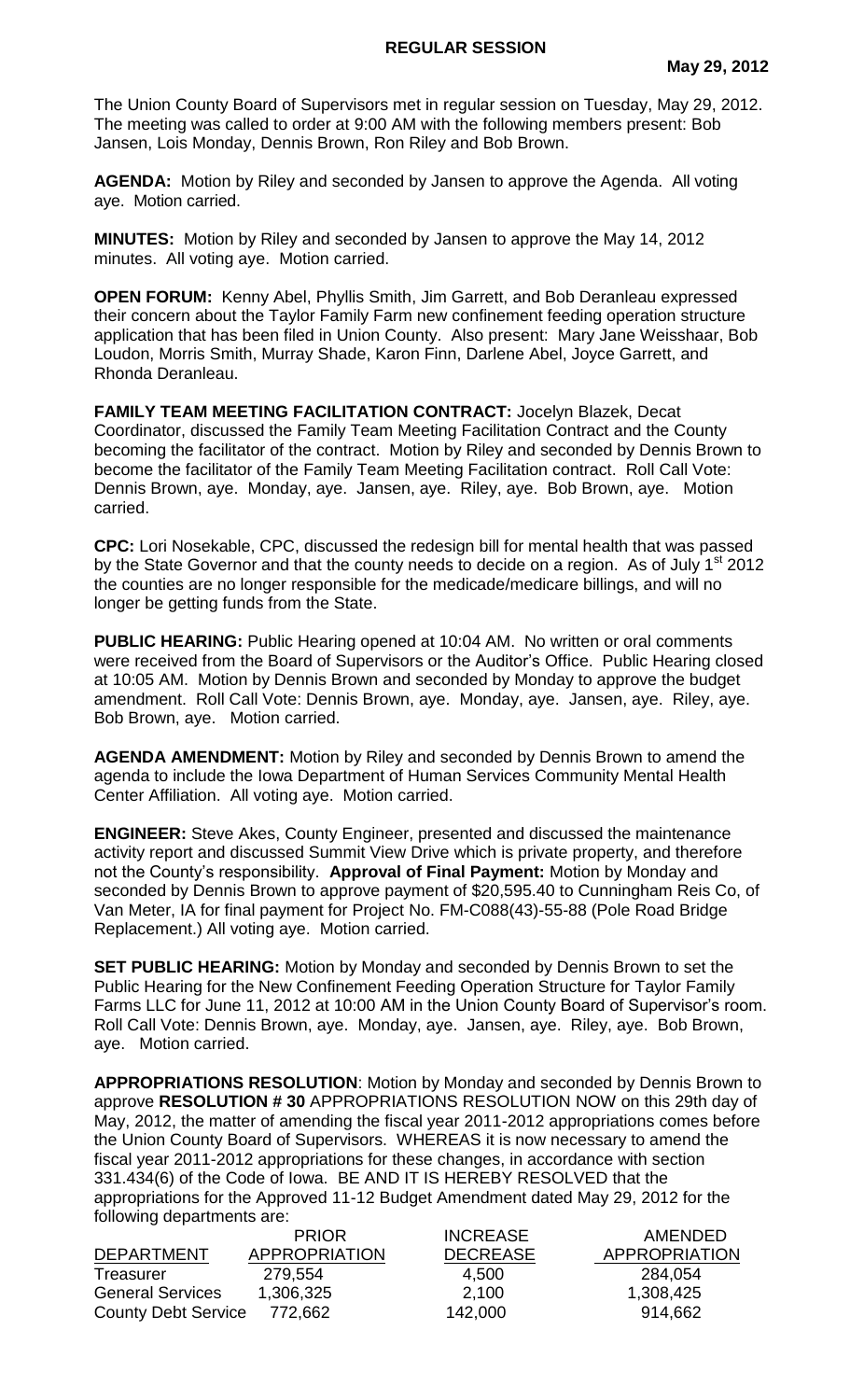These changes are approved and signed on the 29th day of May 2012. Roll Call Vote: Dennis Brown, aye. Monday, aye. Jansen, aye. Riley, aye. Bob Brown, aye. Motion carried.

**TRANSFER RESOLUTION:** Motion by Monday and seconded by Riley to approve **RESOLUTION # 32** Transfer Resolution. Now on this 29th day of May, 2012 the matter of an inter fund transfer comes before the Union County Board of Supervisors. WHEREAS, it is desired to pay back/transfer monies from the Health Insurance Fund (8500) to the General Basic Fund (0001). WHEREAS, said inter fund transfer is in accordance with Section 331.443 and 331.402 of the Code of Iowa. BE AND IT IS HEREBY RESOLVED that the sum of \$75,000.00 is ordered to be paid back/transferred from the Health Insurance Fund to the General Basic Fund, effective this 29th day of May, 2012. The Auditor is directed to correct her books accordingly, and to notify the Treasurer of this operating transfer accompanying the notification with a copy of this resolution and the record of its adoption. The change is effective this 29th day of May, 2012. All voting aye. Motion carried.

**IOWA DEPARTMENT OF HUMAN SERVICES COMMUNITY MENTAL HEALTH CENTER AFFILIATION:** Motion by Monday and seconded by Jansen to have the chair sign the Iowa Department Of Human Services Community Mental Health Center Affiliation contract. All voting aye. Motion carried.

**CLAIMS:** Motion by Monday and seconded by Dennis Brown to approve claim numbers 114638-114741.

| 0001 GENERAL BASIC FUND           |           | <b>RYNEARSON</b>                      | 311.04    |
|-----------------------------------|-----------|---------------------------------------|-----------|
| <b>ACS GOVERNMENT</b>             | 1,100.00  | <b>SIRF</b>                           | 623.50    |
| <b>ALLIANT ENERGY</b>             | 342.28    | SUPPORT SERVICES OF SOUTH CENT        | 816.00    |
| <b>B M SALES</b>                  | 158.00    | <b>SWANSON</b>                        | 212.68    |
| <b>BANKERS LEASING CO</b>         |           | 50.43 TAYLOR RIDGE ESTATES INC        | 3,600.00  |
| <b>BUSCH</b>                      | 277.17    | <b>UNION COUNTY SHERIFF</b>           | 1,175.36  |
| CARPENTER UNIFORM CO              | 102.78    | WAUBONSIE MENTAL HEALTH CENTER        | 696.00    |
| <b>CENTURY LINK</b>               | 4.36      | 0010 MH-DD SERVICES FUND TOTAL:       | 39,395.41 |
| <b>CITY OF AFTON</b>              | 92.01     |                                       |           |
| <b>CRESTON FIRE DEPARTMENT</b>    | 775.00    | 0011 RURAL SERVICES BASIC             |           |
| <b>GALL'S INC</b>                 | 42.97     | <b>ALLIANT ENERGY</b>                 | 38.52     |
| <b>GE CONSUMER FINANCE</b>        | 149.01    | FARMERS COOPERATIVE COMPANY           | 1,100.00  |
| <b>GRAY</b>                       | 400.00    | HASLER, INC                           | 6.88      |
| <b>GREATER REGIONAL MEDICAL C</b> | 2,952.35  | <b>HUSBAND</b>                        | 276.95    |
| <b>GREEN VALLEY PEST CONTROL</b>  | 40.00     | <b>RIPPERGER REPAIR</b>               | 400.00    |
| <b>GREENWOOD</b>                  | 500.00    | <b>WINDSTREAM</b>                     | 131.38    |
| HASLER, INC                       | 27.54     | 0011 RURAL SERVICES BASIC TOTAL:      | 1,953.73  |
| <b>HUSBAND</b>                    | 19.98     |                                       |           |
| <b>HY-VEE INC</b>                 | 2,496.00  | 0020 SECONDARY ROAD FUND              |           |
| <b>IACCVA VETERANS AFFAIRS</b>    | 50.00     | <b>ALLIANT ENERGY</b>                 | 116.09    |
| IOWA STATE ASSOC OF COUNTI        | 50.00     | AMERICAN CONCRETE                     | 2,703.00  |
| <b>JANSEN</b>                     | 156.08    | <b>BANKERS LEASING CO</b>             | 97.41     |
| JENNIE EDMUNDSON HOSPITAL         | 275.00    | <b>BAUM HYDRAULICS CORP</b>           | 32.18     |
| KELLY'S GARDEN CAFE, GIFTS &      | 29.33     | <b>CRESTON AUTOMOTIVE INC</b>         | 150.38    |
| <b>KENYON</b>                     | 27.20     | <b>GE CONSUMER FINANCE</b>            | 13.76     |
| MATT PARROTT AND SONS             | 373.94    | HASLER, INC                           | 34.43     |
| <b>MAXIMUS INC</b>                | 1,228.00  | <b>HEARTLAND TIRE &amp; AUTO</b>      | 32.00     |
| <b>MONDAY REALTY</b>              | 450.00    | LUTHER ELECTRIC INC                   | 446.88    |
| OFFICE MACHINES COMPANY           |           | 41.98 PERU QUARRY INC                 | 10,417.59 |
| <b>PAMIDA</b>                     |           | 419.97 U S CELLULAR                   | 56.87     |
| <b>PETZNICKS</b>                  |           | 75.00 WINDSTREAM                      | 495.28    |
| RINGGOLD CO SHERIFF'S OFFICE      | 4,480.00  | 0020 ROAD FUND TOTAL:                 | 14,595.87 |
| <b>RUSSELL</b>                    | 128.25    |                                       |           |
| <b>SHIMER</b>                     | 88.80     | <b>4000 EMERGENCY MANAGEMENT FUND</b> |           |
| SHRED-IT USA - DES MOINES         | 50.00     | <b>ALLIANT ENERGY</b>                 | 300.00    |
| SOUTHERN IA RURAL WATER AS        | 80.08     | <b>CITY OF CRESTON</b>                | 1,631.20  |
| SOUTHWESTERN COMMUNITY C          | 25.00     | <b>DUCKWORTH</b>                      | 80.33     |
| <b>STAPLES ADVANTAGE</b>          | 177.31    | <b>ILLOWA COMMUNICATIONS</b>          | 30.00     |
| STATE MEDICAL EXAMINER            | 3,164.00  | <b>IOWA STATE SAVINGS BANK</b>        | 290.72    |
| <b>THATCHER</b>                   | 117.10    | <b>MEDIACOM</b>                       | 130.33    |
| <b>U S CELLULAR</b>               | 146.39    | <b>4000 EMA FUND TOTAL:</b>           | 2,462.58  |
| UNION CO LEC FUND                 | 3,954.77  |                                       |           |
| <b>UNION COUNTY SHERIFF</b>       | 672.34    | <b>4003 EMPOWERMENT</b>               |           |
| <b>WELCHANS</b>                   | 35.00     | CREATIVE BEGINNINGS PRESCHOOL         | 272.00    |
| 0001 GENERAL BASIC FUND TTL:      | 25,825.42 | DISCOVERY KIDS PRESCHOOL              | 853.00    |
|                                   |           | <b>DOWNING</b>                        | 2,353.03  |
| 0002 GENERAL SUPPLEMENTAL         |           | EAST UNION EARLY CHILDHOOD            | 1,288.00  |